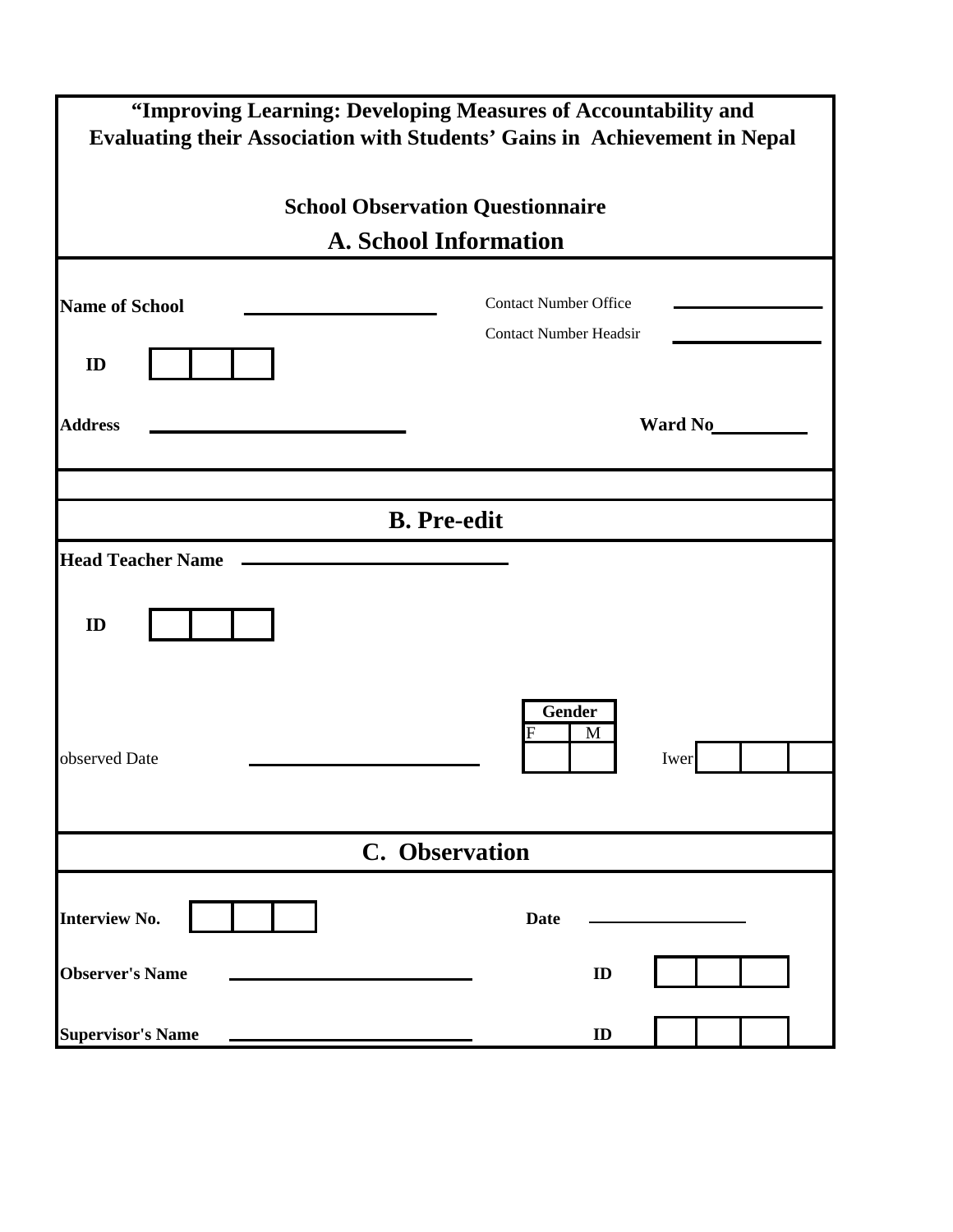Confidential

## **Institute for Social and Environmental Research Nepal, Fulbari, Chitwan**

**"Improving Learning: Developing Measures of Accountability and Evaluating their Association with Students' Gains in Achievement in Nepal"** 

**2018**

## **School Observation Questionnaire**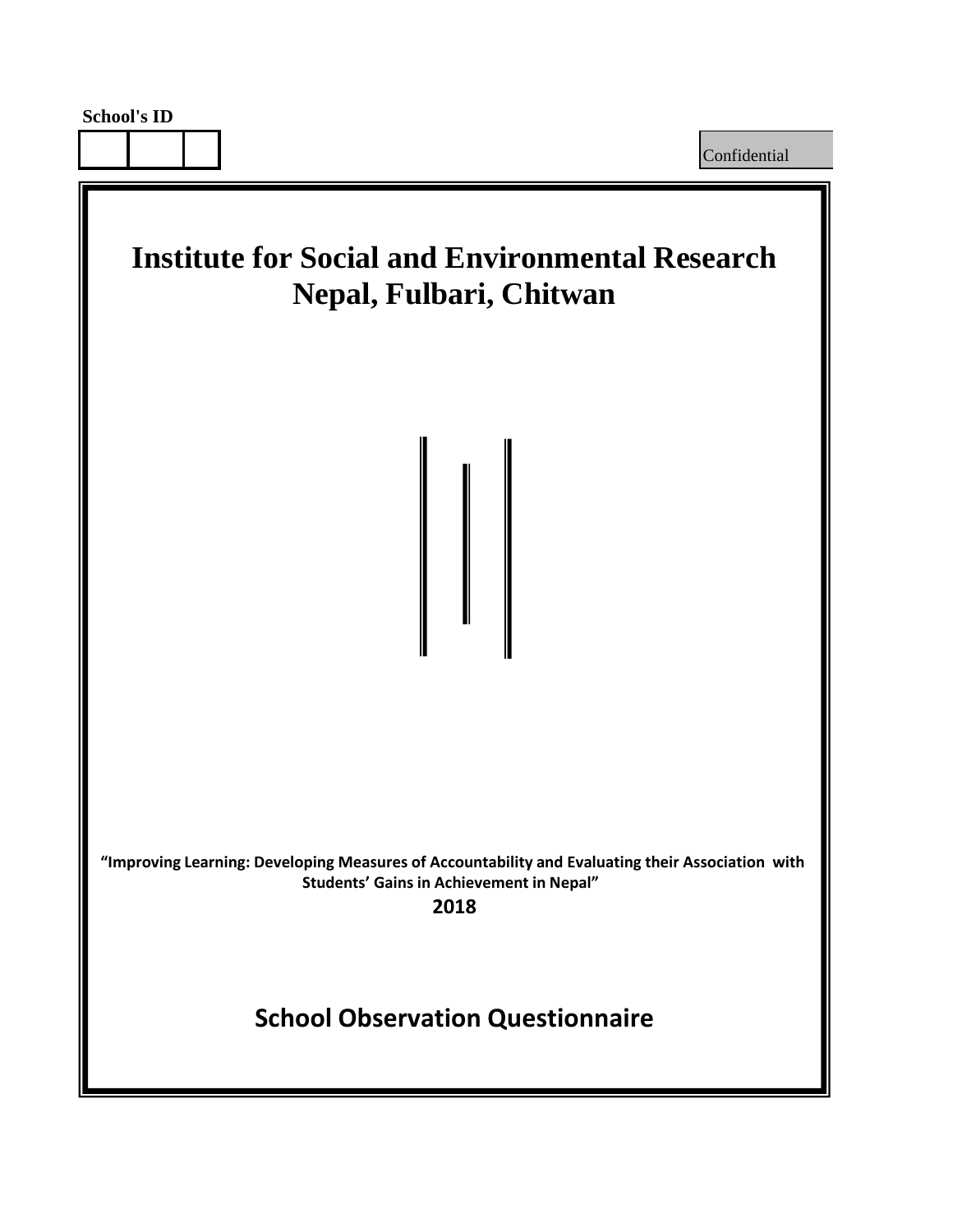## **Improving Learning: Developing Measures of Accountability and Evaluating their Association with Students' Gains in Achievement in Nepal**

**Exact Time Now……**

## **Part 1: School Observation Section A:General Information**

(This form should be filled-in in an unannounced visit to the school, preferably before or during contact and interview with the head-teacher.)

A:1 How many separate school buildings are there?

**Number** Number

A:2 Type of school buildings?

**(If more than one building, fill this for the building that seems to be most used for teaching)**

| Mark/ fill all that apply                         | Building# |
|---------------------------------------------------|-----------|
| 1. Raw house with Tin (metal roof)                |           |
| 2. Fine House with Tin (metal roof)               |           |
| 3. One story concrete                             |           |
| 4. One story concrete and other metal roof        |           |
| 5. Two story concrete                             |           |
| 6. Two story concrete/ and other metal roof       |           |
| 7. Three story concrete                           |           |
| 8. Three/more story concrete and other metal roof |           |
| 97. Other (Specify)                               |           |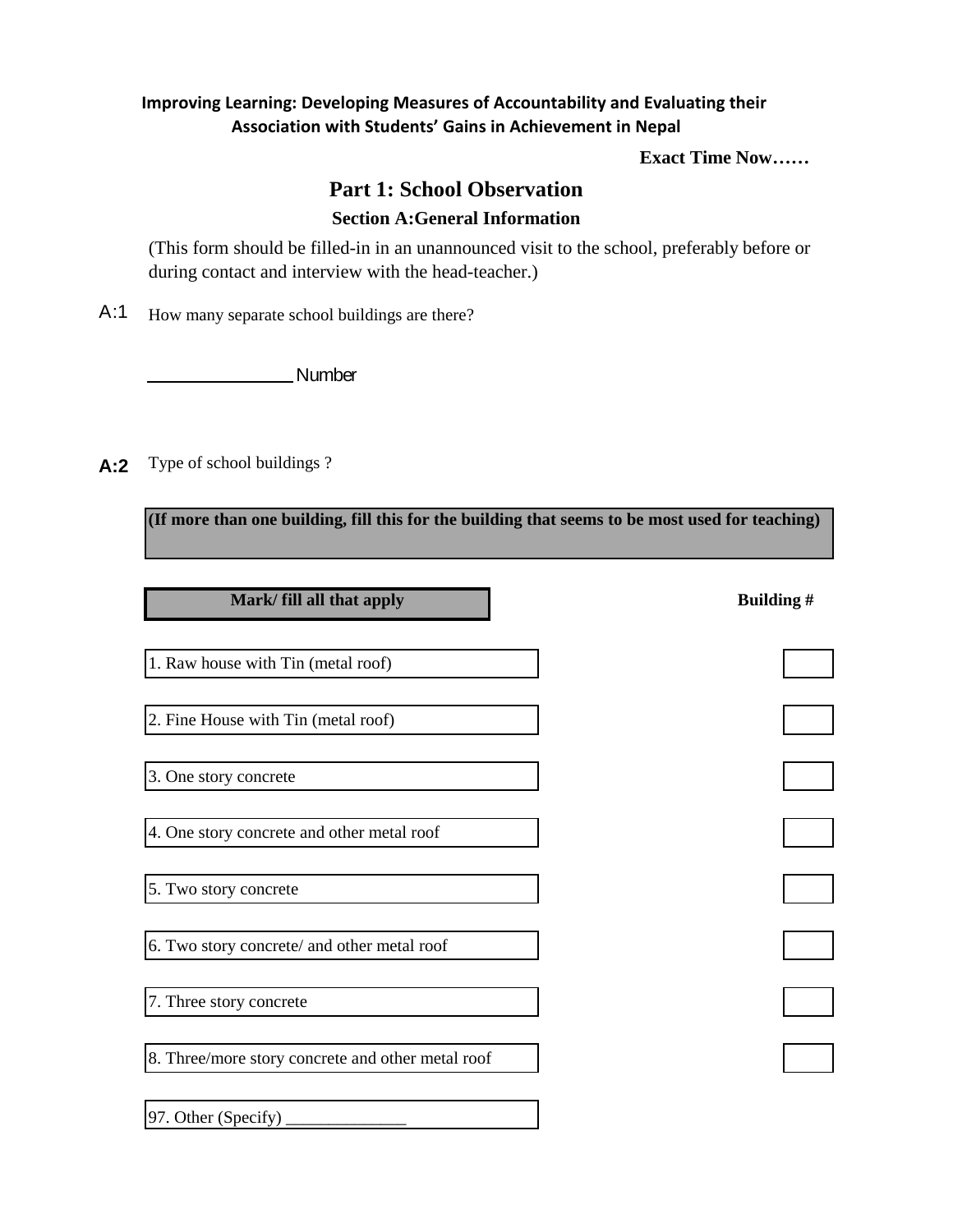A:3 Is school premises clearly marked?

**(For example, there are fences separating school property)**



A:4 Is there a playground in the school?



A:5 Are there playing materials in the playground. **(For example, see-saws, swings, marked courts for volleyball, football, etc.) ?**



| 99. Unobserved |
|----------------|
|                |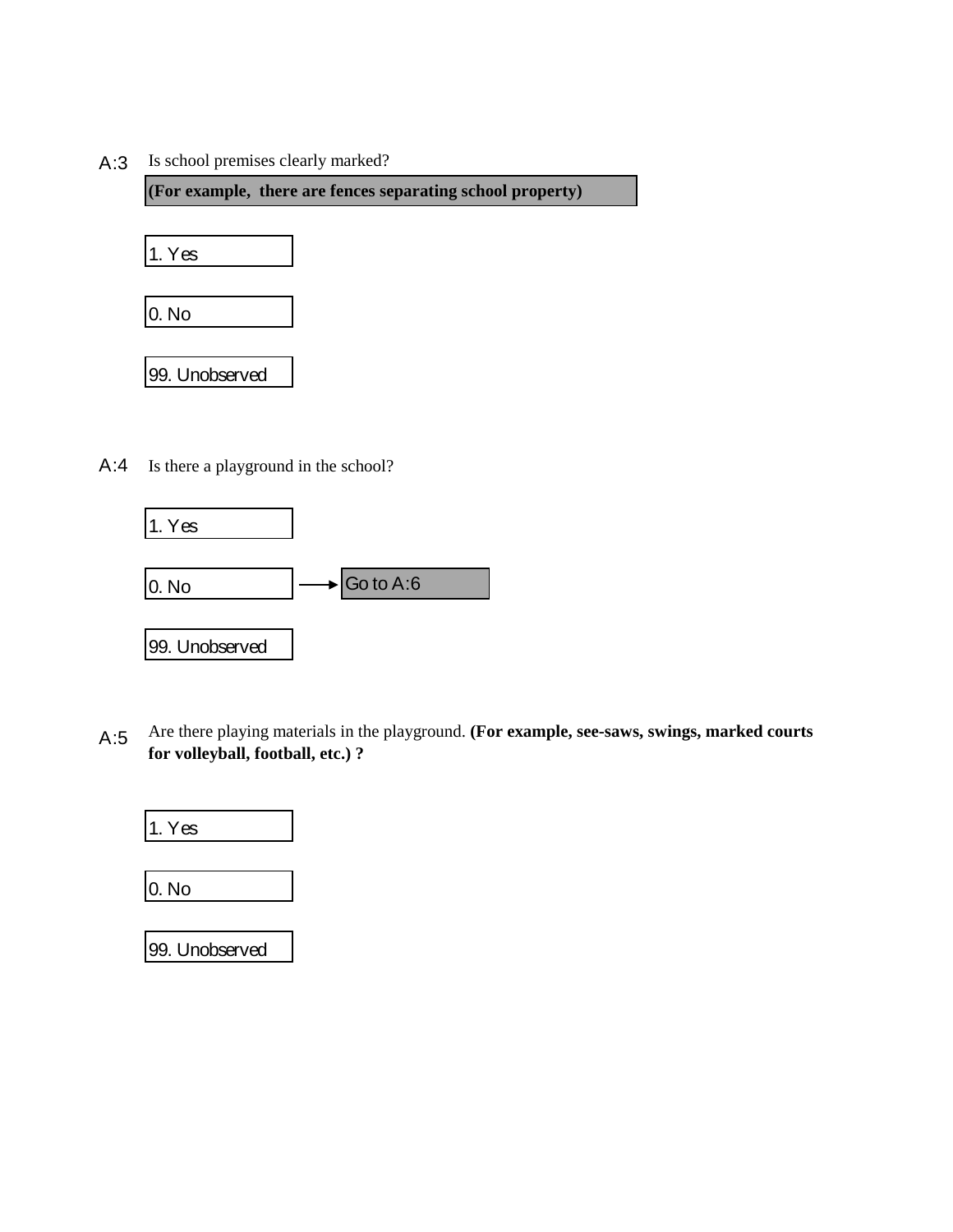A:6 Is there a visible drinking water source in or close to the school?



A:7 What type of water source is it?

1. Tube well within school premise

2. Tube well outside school premise

3. Tap/piped water in school premise

4. Tap/piped water outside premise

5. Protected well

6. Unprotected well

7. City Supply Water

8. Jar/Bottle water

97. Other (Specify)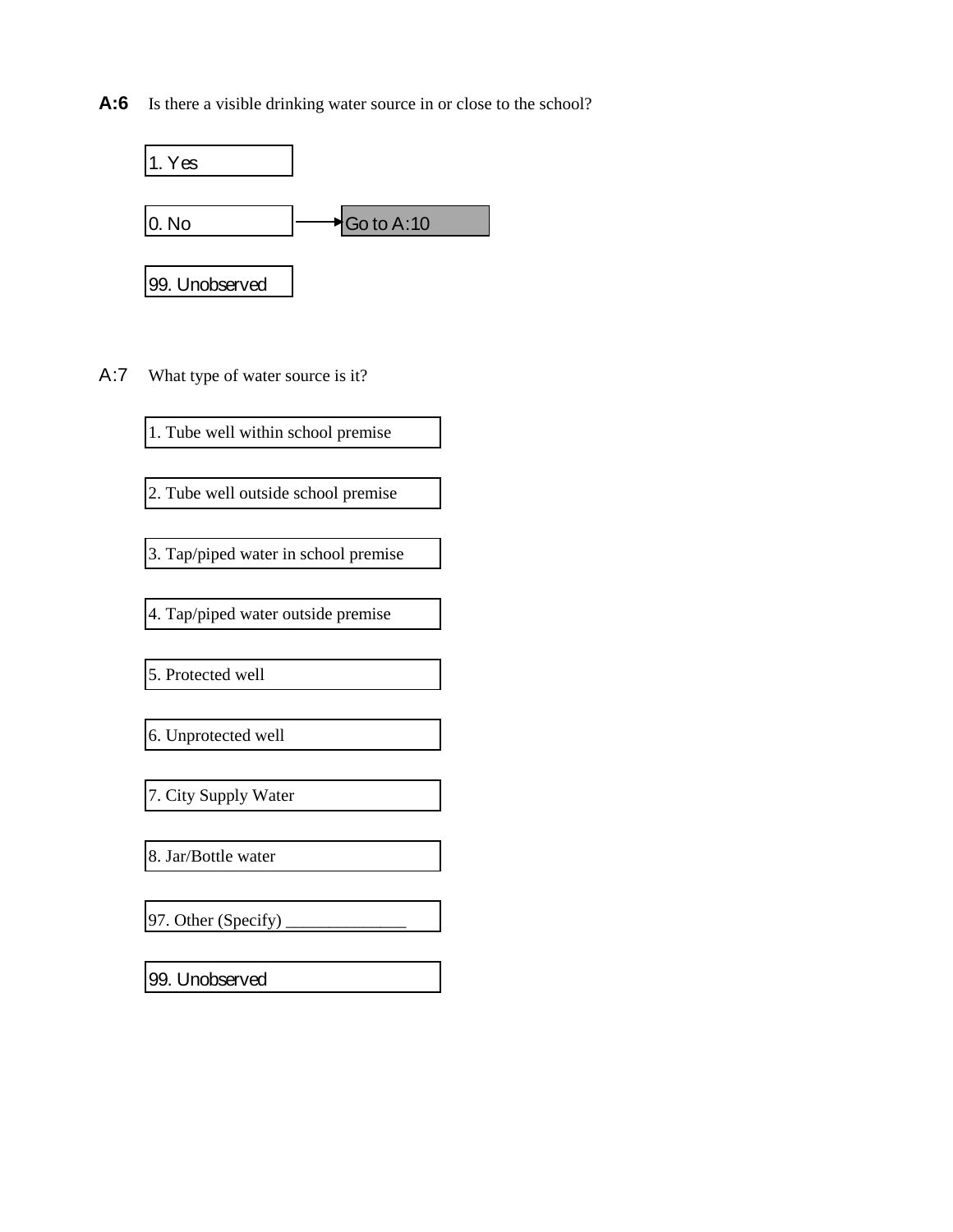A:8 Cleaniness and sanitation condition of water source?



A:9 Are students seen to be using this water source?



A:10 Are there toilets within the school premise?

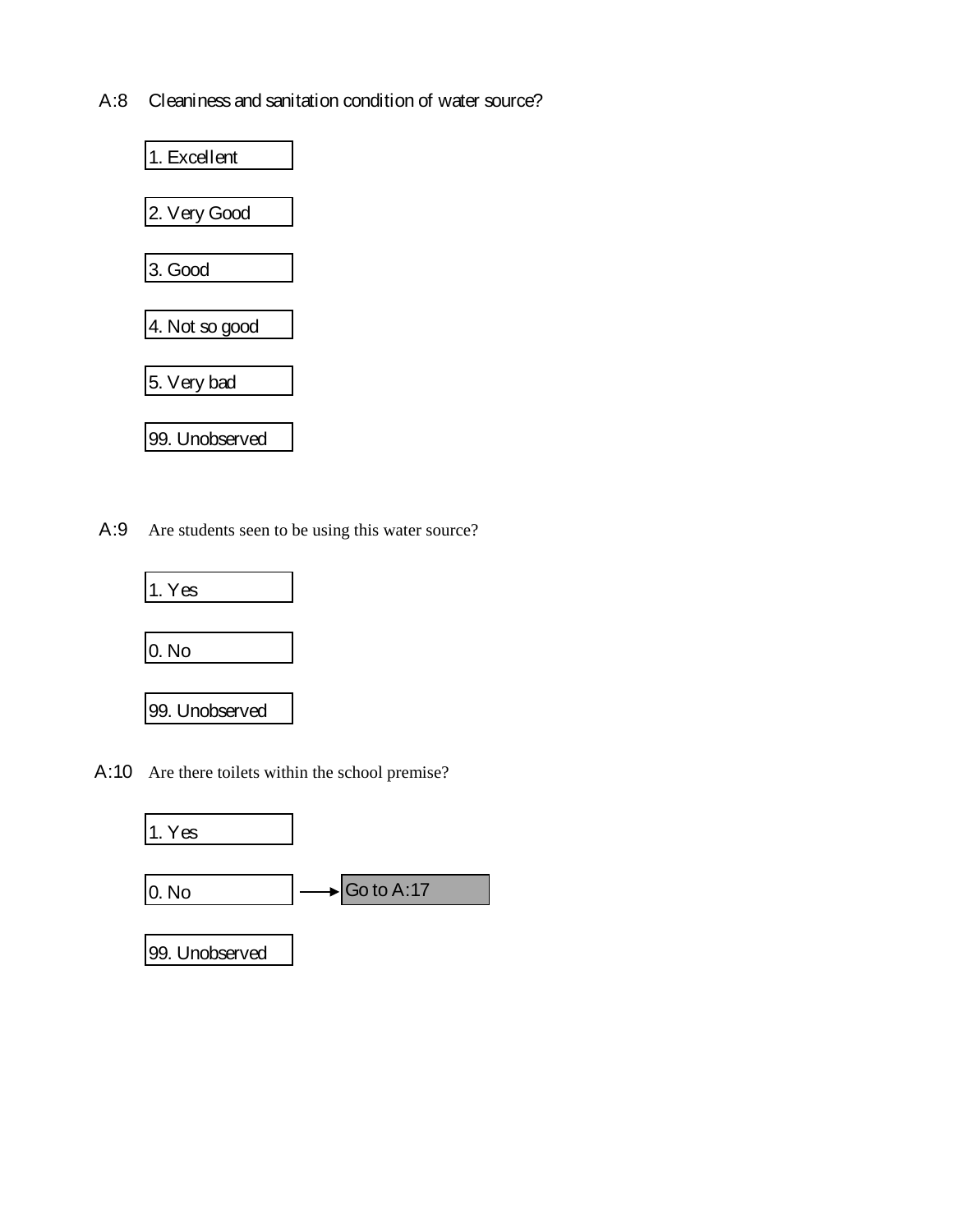A:11 Are toilets marked separately for teachers and students?



A:12 Are toilets marked separately for boys and girls?



A:13 Are students seen to be using the toilet?

1. Yes, all using

2. Yes, but only boys

3. Yes, but only girls

4. No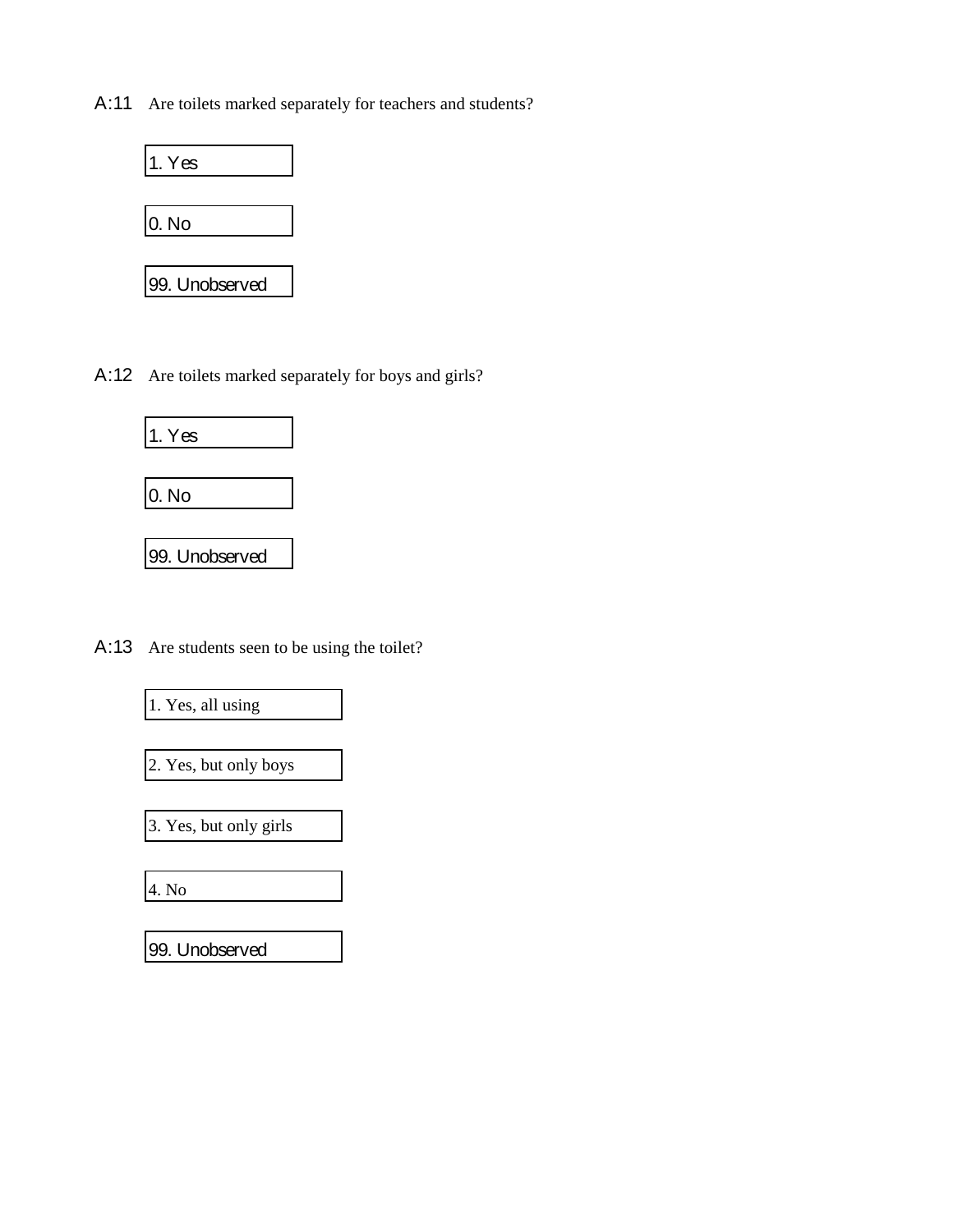A:14 What is the present condition of toilet?



A:15 What type of toilet facilities do students use?

1. Flush or pour toilet/Flush to piped sewer system

2. Flush to septic tank

3. Flush to pit latrine

4. Flush to somewhere else

5. Pit latrine/Ventilated improved

6. Pit latrine with slab

7. Pit latrine w/o slab/open pit

8. Composting toilet

9. Bucket toilet

10. Toilet attached with bio gas

97. Others (Please Specify) ……………………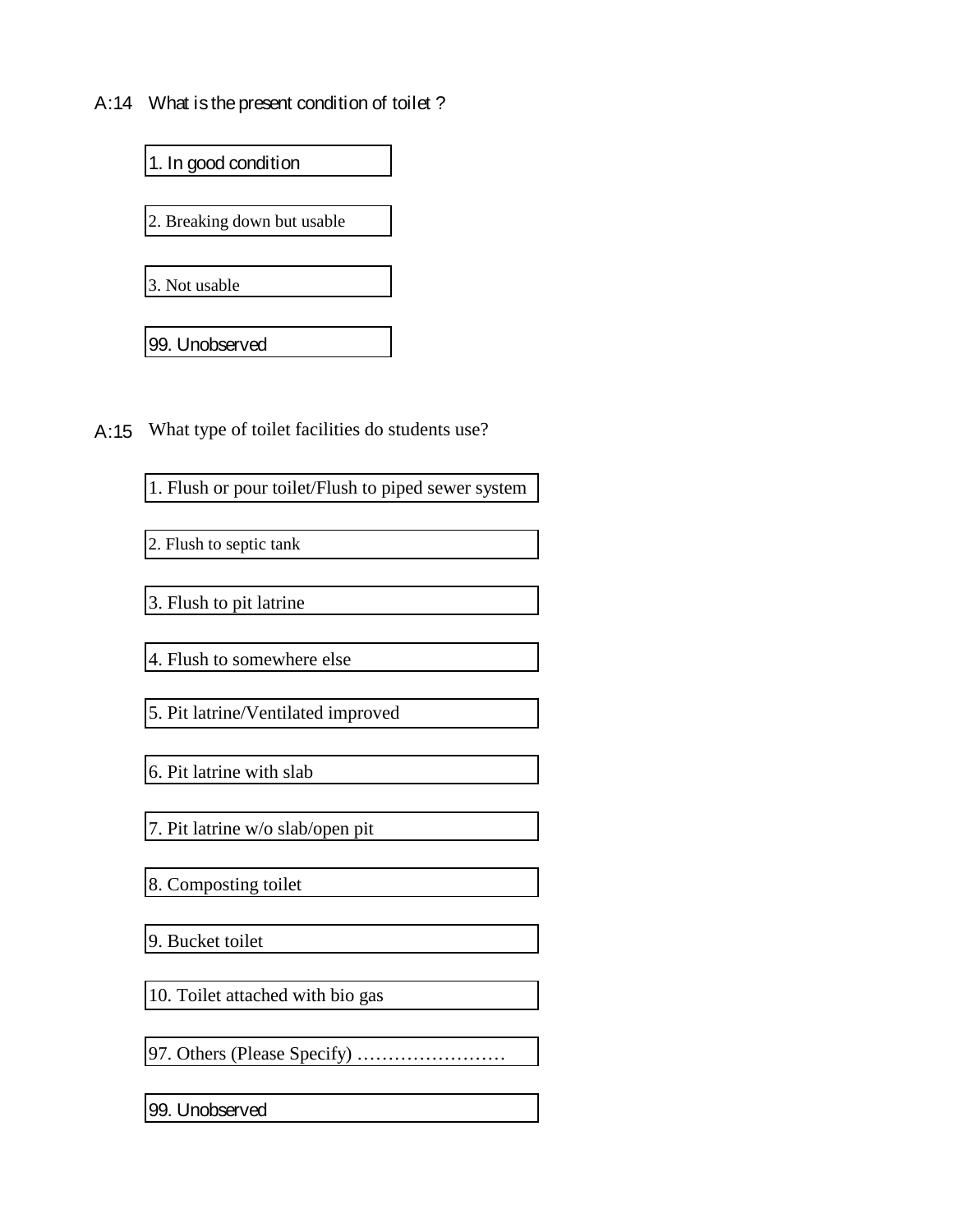A:16 Does the toilet have soap/hand wash?



A:17 Is there a room marked 'library' in the school?



A:18 Is there adequate space to store books?

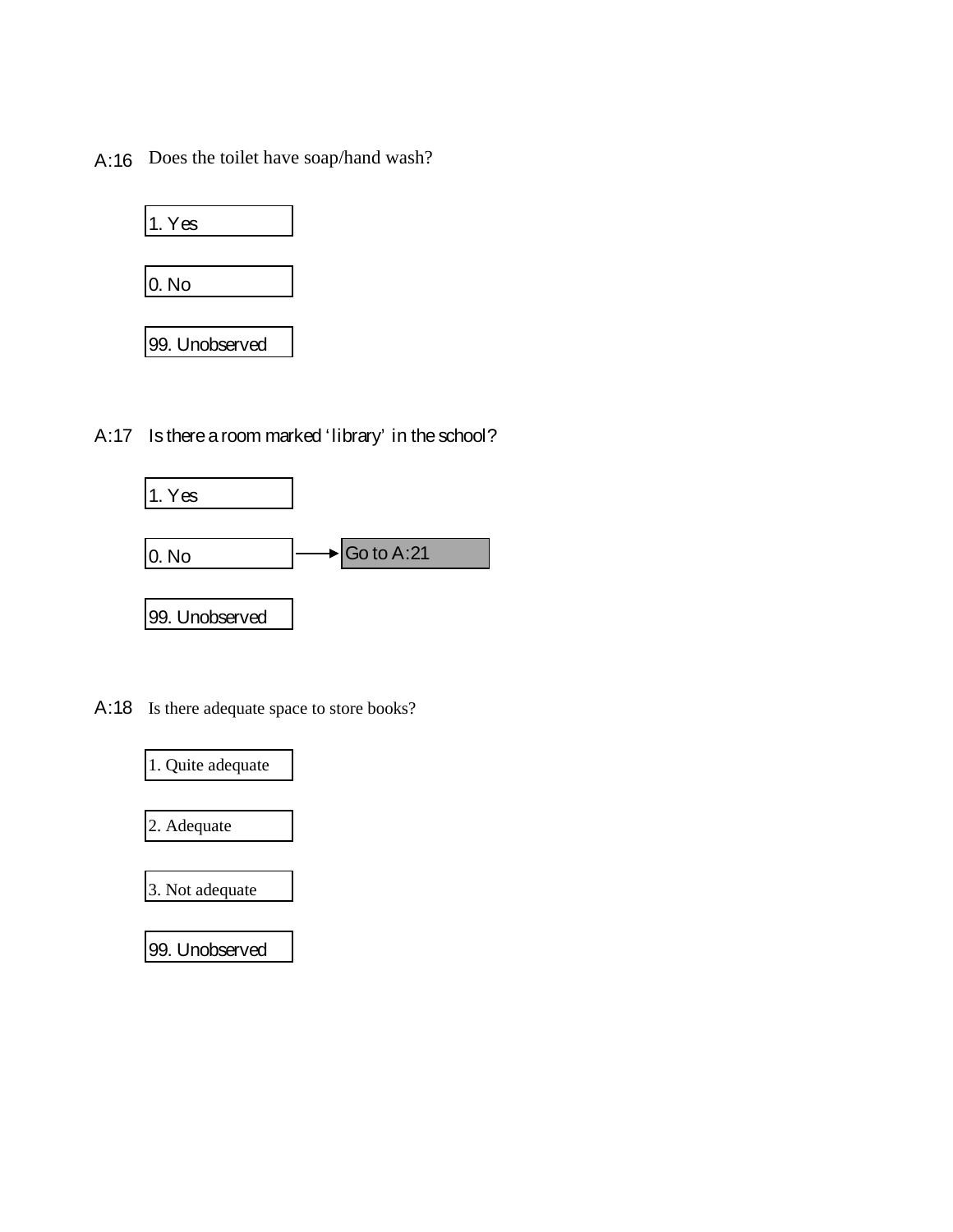A:19 Is there adequate space for students for reading and writing in library?



A:20 Are there any students in the library?



**A:21** Is there a room that looks like a laboratory or marked 'laboratory'?



A:22 Are there any students in the laboratory?

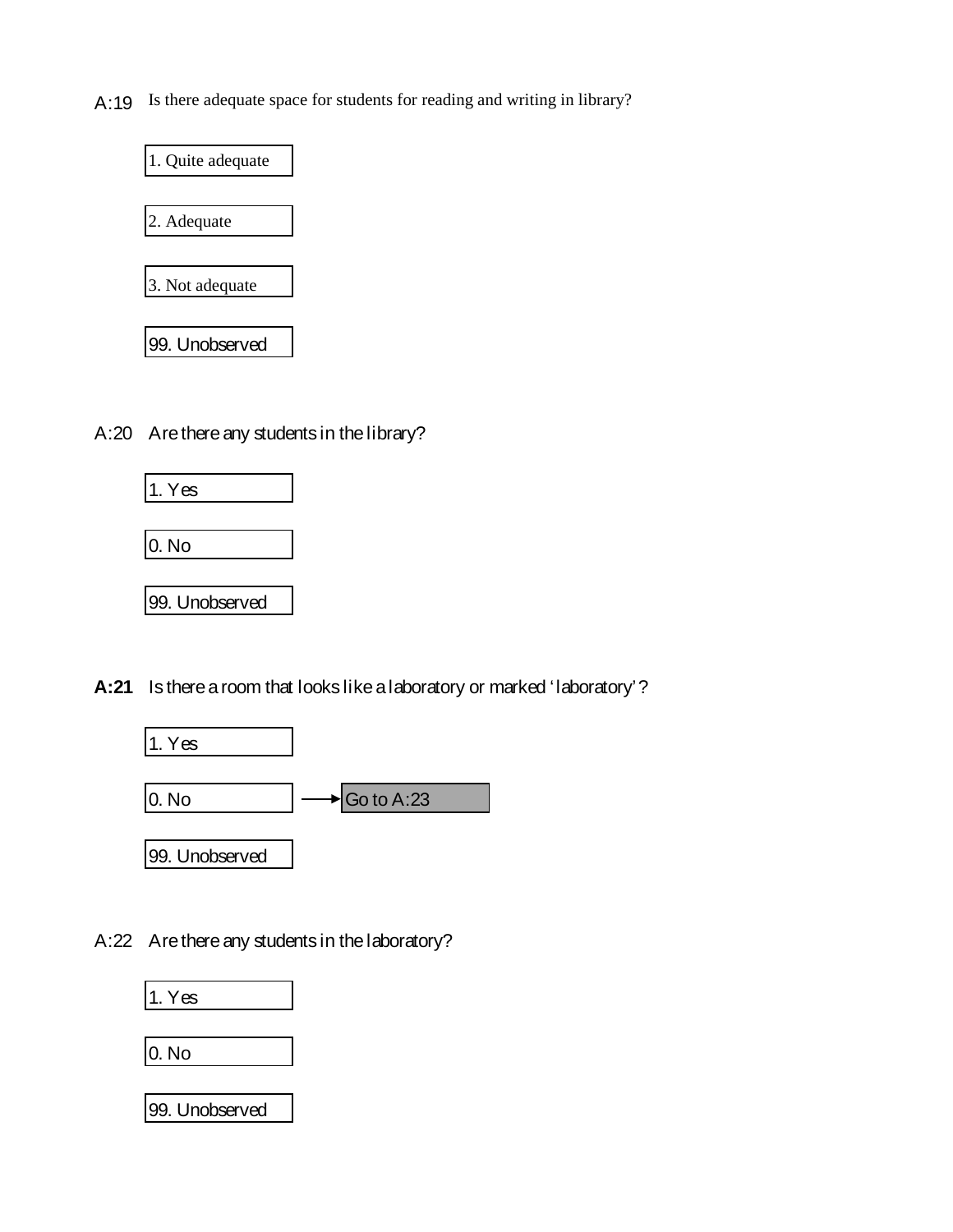**A:23** Is there a room that looks like or is marked 'computer room' in the school?



**A:24** Are there any students that are using the computer in computer room?



A:25 How many rooms are in the school used for teachers or administrative purposes? (If no room write '00')

Number of rooms

99. Unobserved

**A:26** Is there a separate room for head-teacher?

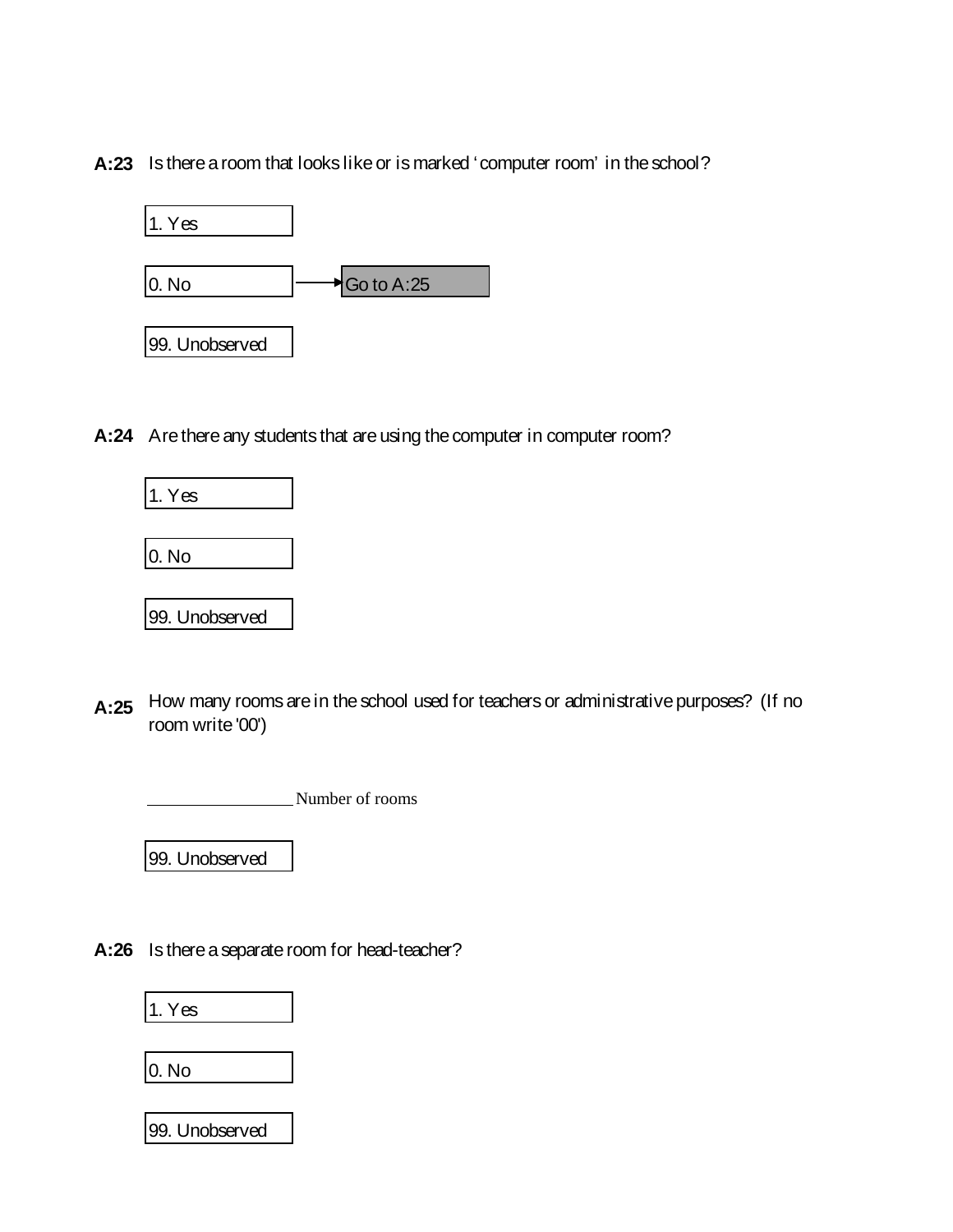A:27 Is there a separate room for teachers?



A:28 Is there hostel facility for student?



A:29 Are there separate rooms/ buildings for boys and girls in hostel?

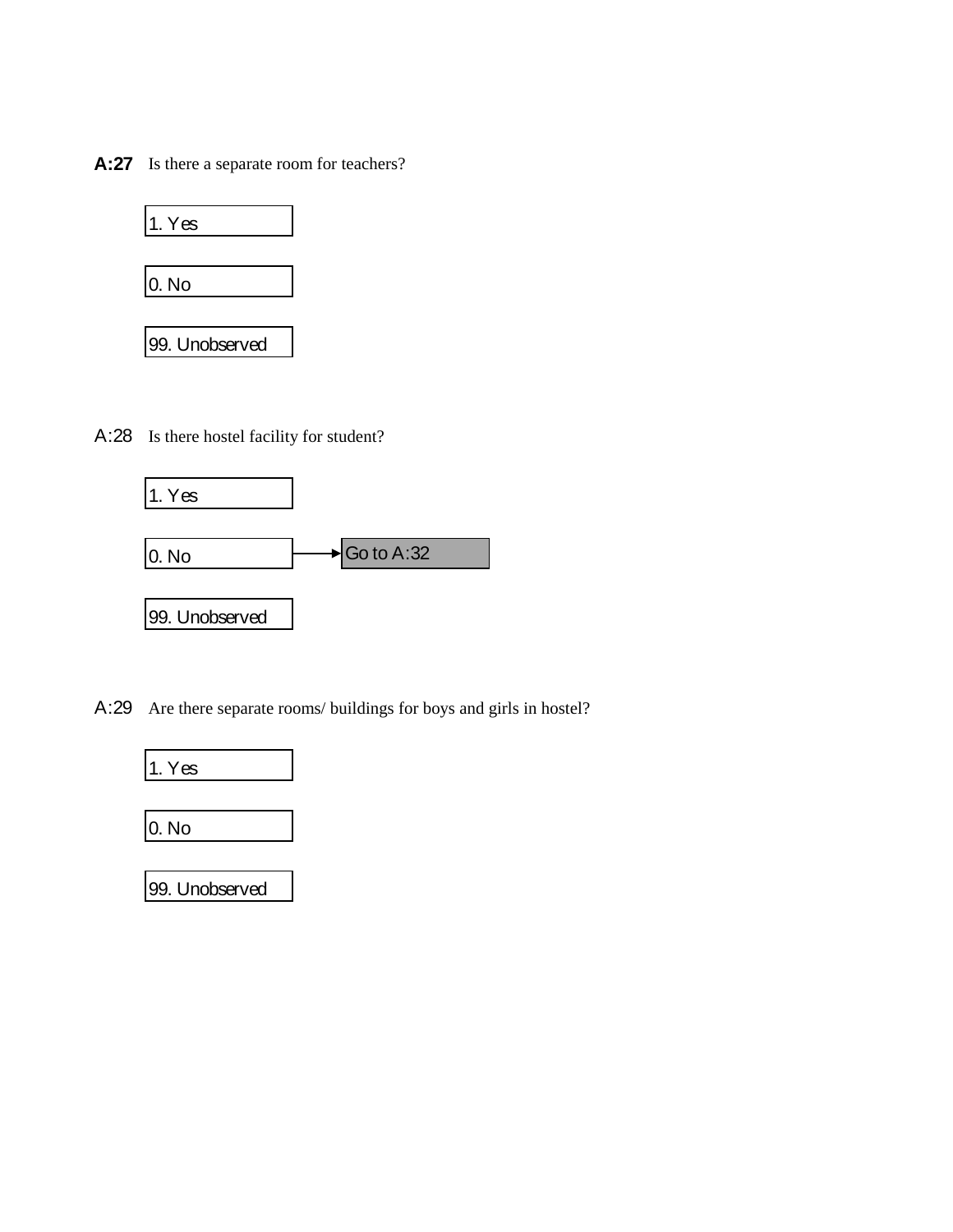A:30 Is there canteen or dining service in or outside the hostel?



A:31 How does the hostel look from outside?



2. Breaking down but usable

3. Not usable

99. Unobserved

**A:32** Does the school offer a mid day meal?

| 1. Yes |  |
|--------|--|
|        |  |
| 0. No  |  |
|        |  |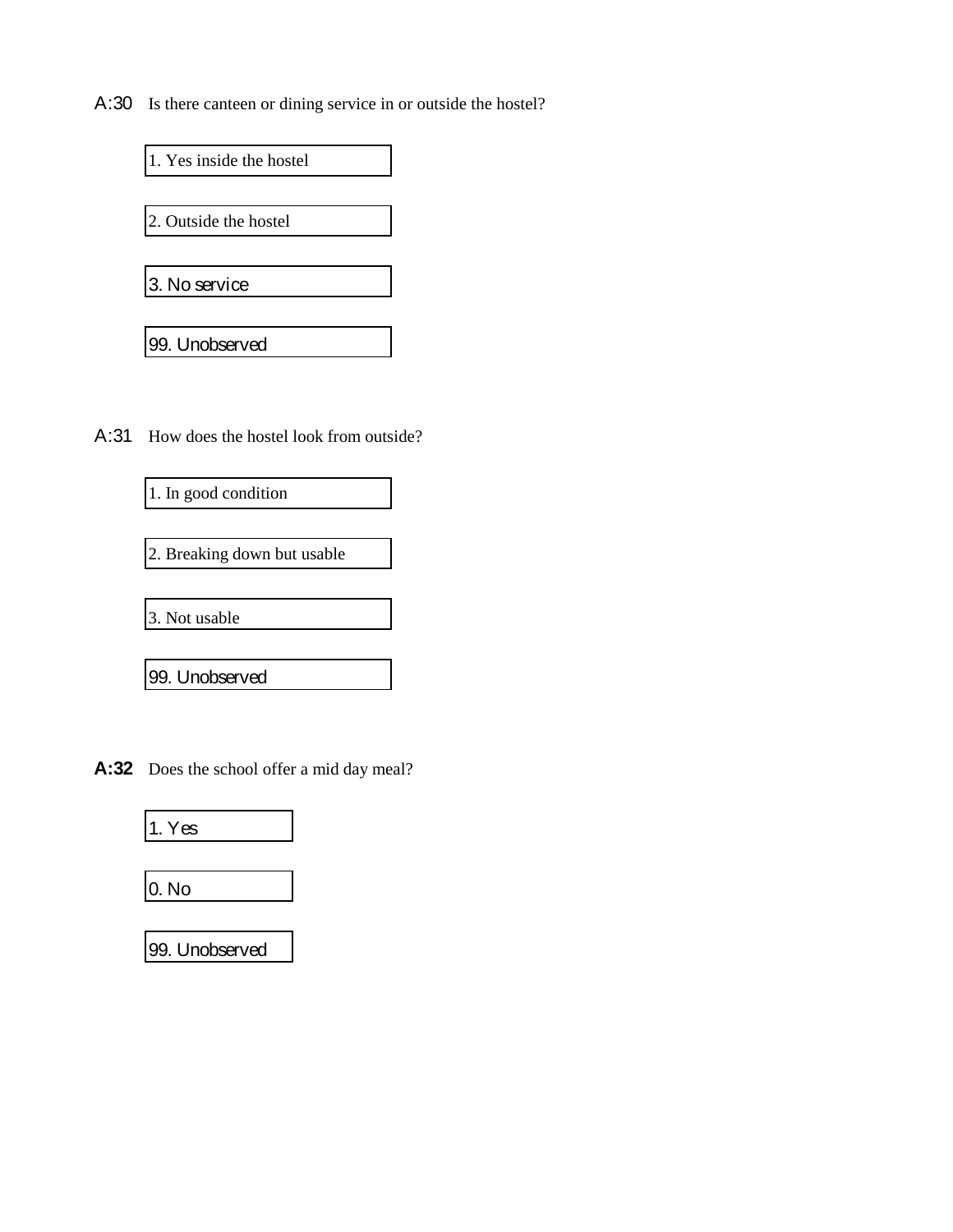A:33 Did the majority of the teacher arrive on time?



A:34 Did the majority of the students arrive on time?



A:35 Does school have security Guards ?



A:36 Does school have enough parking space ?

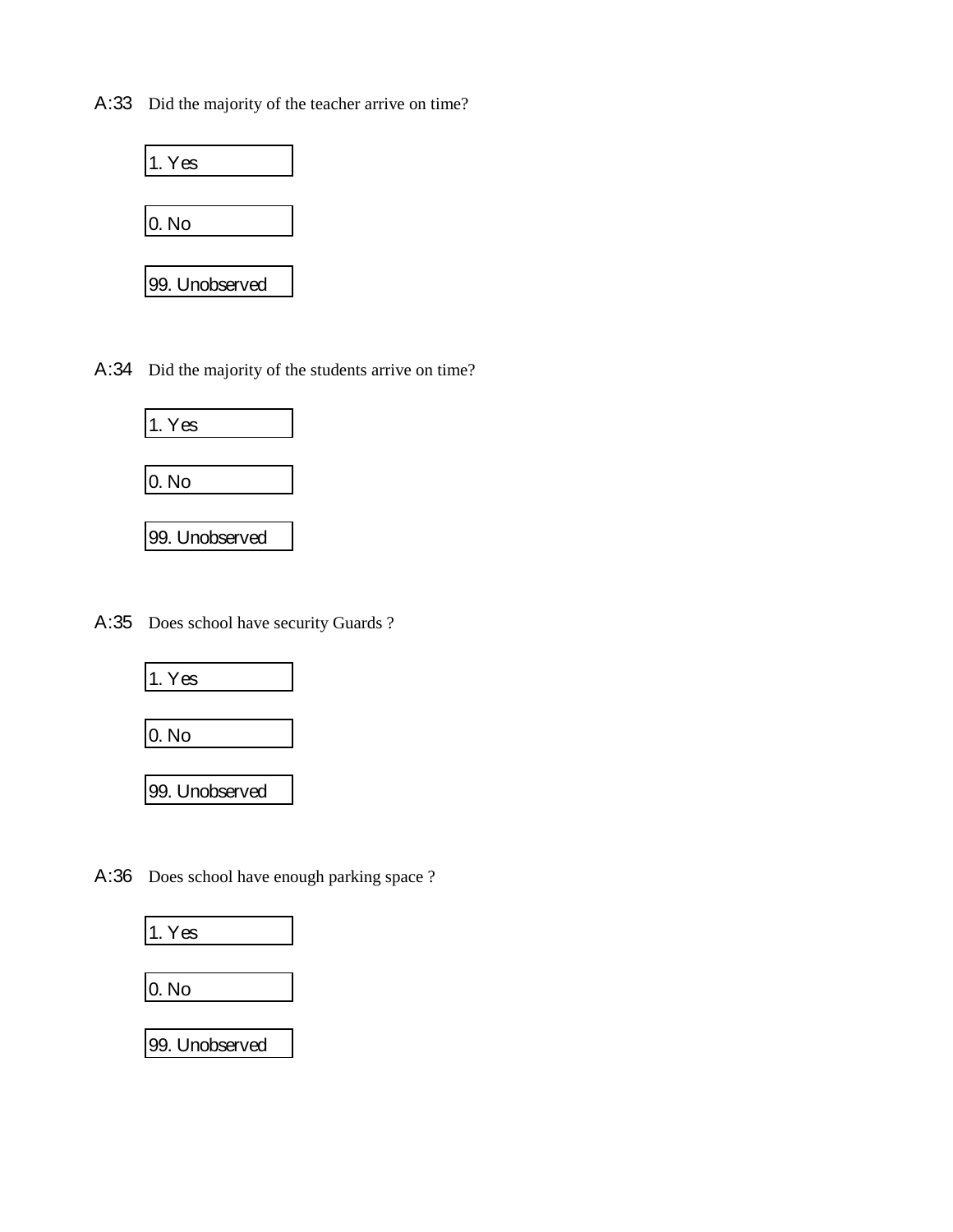A:37 During the observation was there any parents presents in the school?

1. To drop/pick up kids 2. For parent teacher meeting 3. PTA/SMC meeting 4. Not present 97. Others events 99. Unobserved

A:38 During our observation was there any person ie /Resouce person/School Inspector presents in the school for their own observation?

1. Yes Resource Person

2. Yes School Inspector

3. DEO/RED/MOE

4. Not present

5. Member of SMC

97. Others (Please Specify) …

99. Unobserved

**Exact Time Now…………**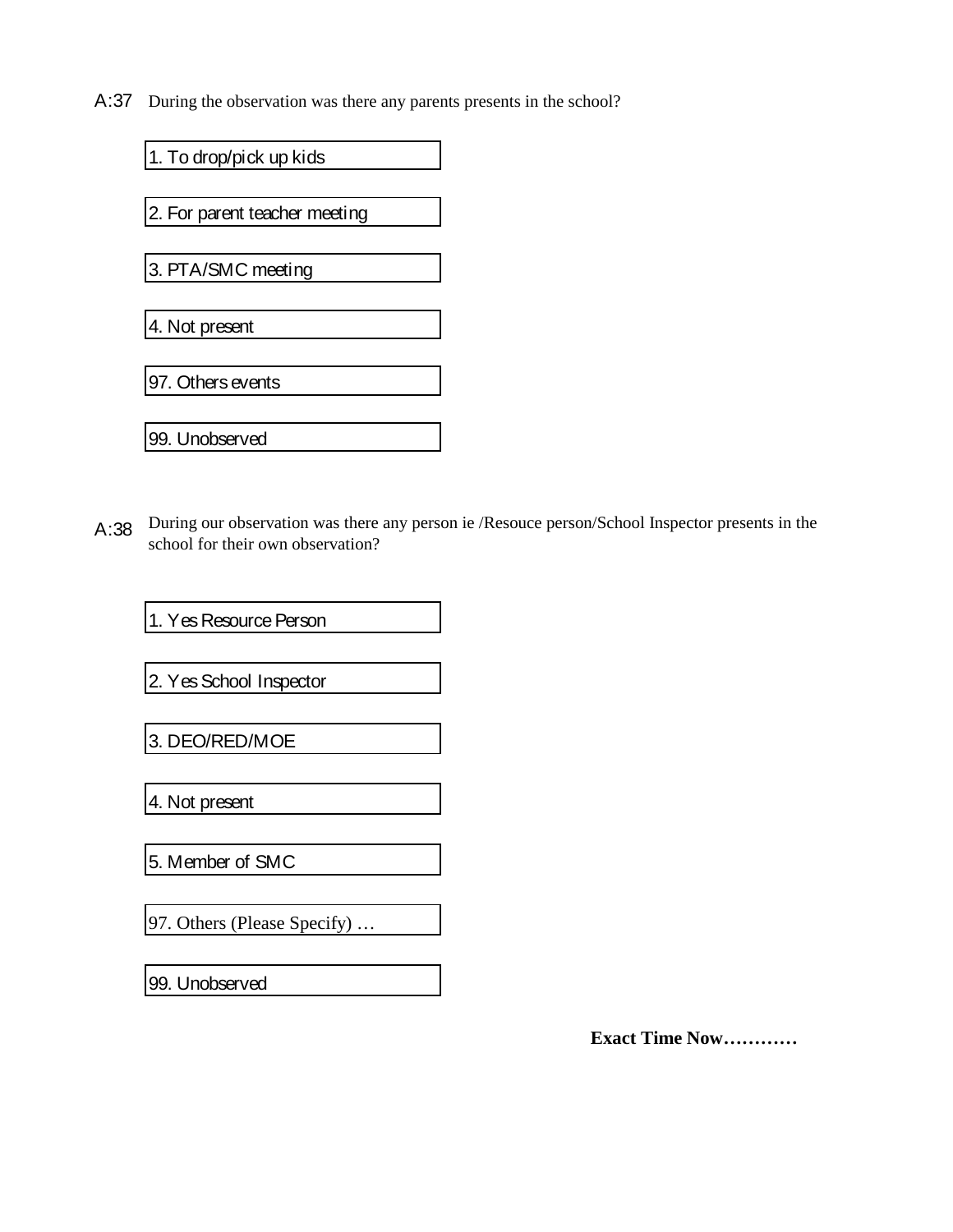**Observer's Experience**